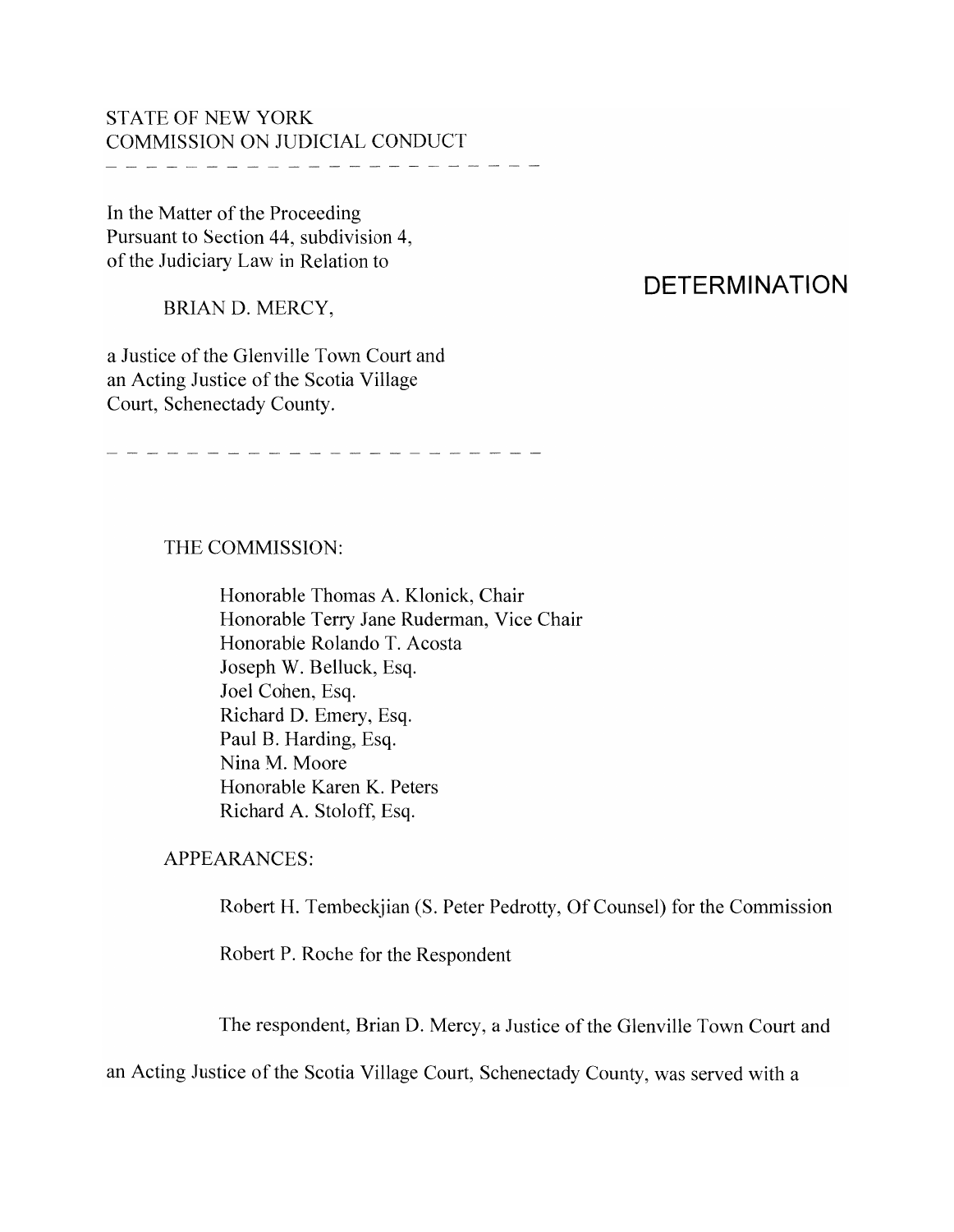Formal Written Complaint dated March 12, 2012, containing one charge. The Formal Written Complaint alleged that respondent represented clients in seven cases before other part-time lawyer-judges in Schenectady County. Respondent filed a verified answer dated March 26~ 2012.

On June 7, 2012, the Administrator, respondent's counsel and respondent entered into an Agreed Statement of Facts pursuant to Judiciary Law  $\S 44(5)$ , stipulating that the Commission make its determination based upon the agreed facts, recommending that respondent be admonished and waiving further submissions and oral argument.

On June 14, 2012, the Commission accepted the Agreed Statement and made the following determination.

1. Respondent has been a Justice of the Glenville Town Court, Schenectady County, since January 1, 2011, and an Acting Justice of the Scotia Village Court, Schenectady County, since December 4, 2007. Each of these positions is part time. Respondent's term in the Glenville Town Court expires on December 31, 2014, and his current term in the Scotia Village Court expires on December 5, 2012.

2. Respondent was admitted to the practice of law in New York in 2001. At all times relevant to the matters herein, in addition to serving as a part-time town or village court justice in Schenectady County, respondent was engaged in the private practice of law in Schenectady County.

3. From in or about 2002 until in or about December 2008, respondent was an associate at the Law Offices of Kouray & Kouray, which maintains an office in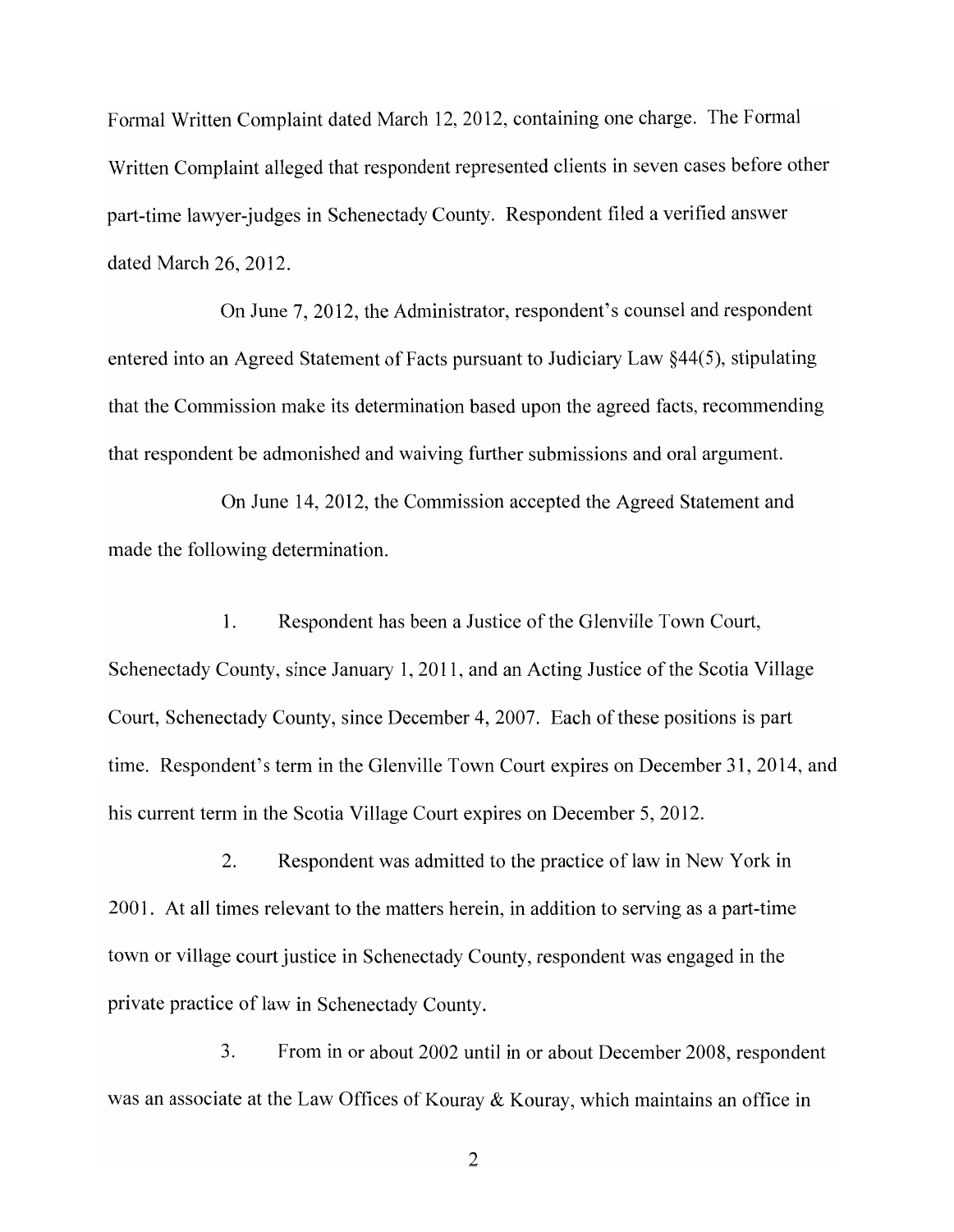Schenectady, New York. In or about December 2008, respondent formed the Law Office ofBrian D. Mercy, PLLC., which maintains an office at 514 State Street, Schenectady, New York.

4. Megan M. Mercy is an attorney who was admitted to the practice of law in New York in 2005. Megan M. Mercy is respondent's wife and an associate at Brian D. Mercy, PLLC.

5. At all times relevant to the matters herein, Stephen F. Swinton, Jr., and Paul S. Zonderman were part-time town court justices of the Niskayuna Town Court, Schenectady County, and attorneys engaged in the private practice of law in Schenectady County. Judges Swinton and Zonderman were admitted to the practice of law in New York in 2004 and 1977, respectively.

6. As set forth below, from in or about April 2008 to in or about April 2009, respondent represented private legal clients in seven cases in the Niskayuna Town Court, Schenectady County, before Judges Swinton and Zonderman, notwithstanding that Judges Swinton and Zonderman, like respondent, are part-time town court justices in Schenectady County who are also permitted to practice law, and notwithstanding a promulgated rule that prohibits a part-time judge from practicing law in a court in the county in which his or her court is located, before judges who are permitted to practice law.

7. Respondent acknowledges that his representation of clients in cases in the Niskayuna Town Court, before Judges Swinton and Zonderman, violated Section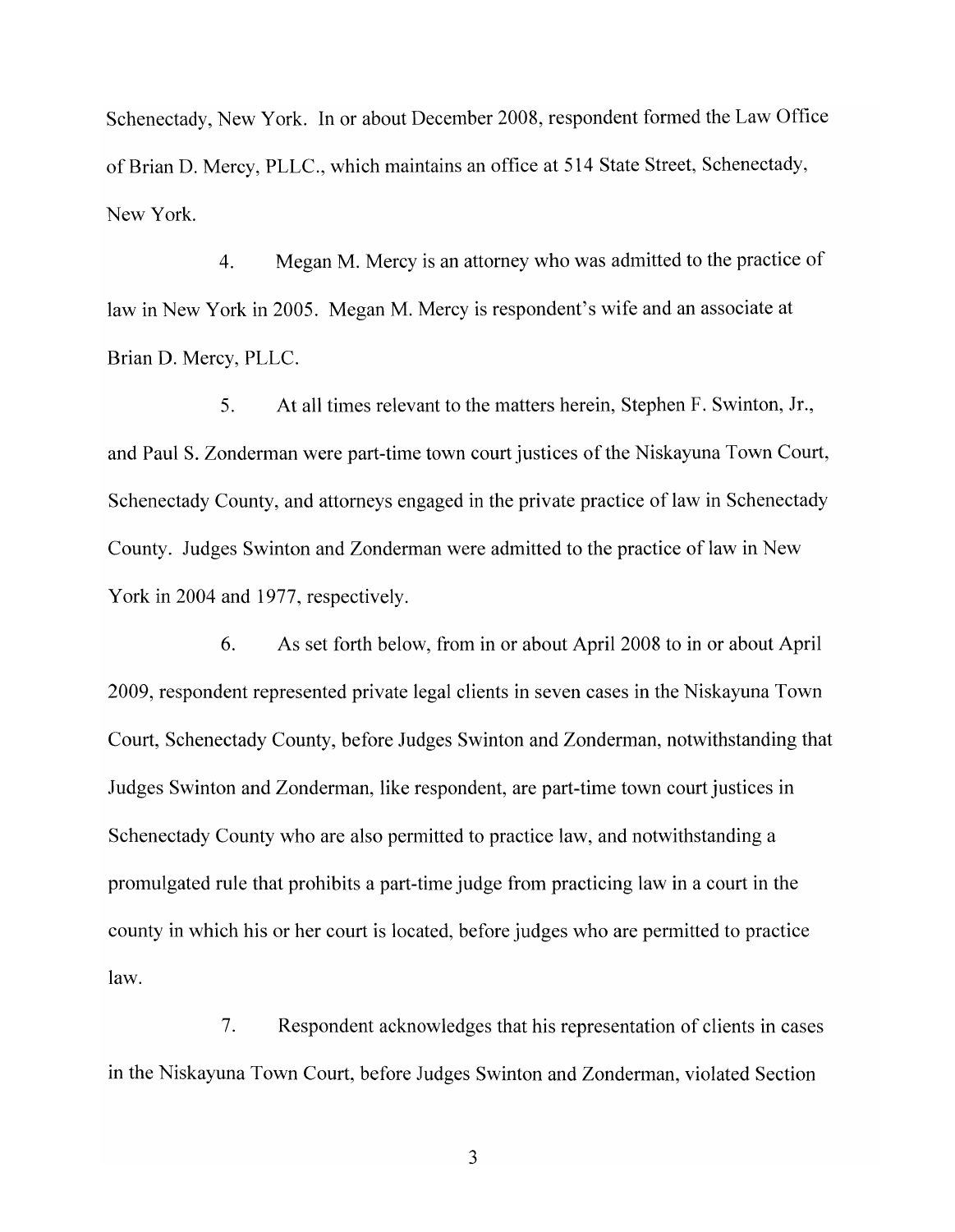$100.6(B)(2)$  of the Rules Governing Judicial Conduct.

## *People* v *Sharran Sukhoo*

8. On April 4, 2008, Sharran Sukhoo was charged by the Niskayuna Police Department with Speeding, in violation of Section 1180(d) of the Vehicle and Traffic Law ("VTL"). The traffic ticket was returnable in the Niskayuna Town Court on May 7, 2008.

9. On April 23, 2008, respondent wrote a letter to the Niskayuna Town Court advising that he represented Mr. Sukhoo on the violation, entering a not guilty plea on Mr. Sukhoo's behalf and communicating that he intended to negotiate the disposition with the prosecutor by mail.

10. On April 23, 2008, respondent wrote a letter to the Niskayuna Town Court, to the attention of the Assistant District Attorney, advising that he represented Mr. Sukhoo, enclosing a copy of an auto repair order which, according to respondent, indicated that Mr. Sukhoo's speedometer had been malfunctioning at the time of the infraction, and requesting that the People consent to a guilty plea to the reduced charge of violating Section  $1110(a)$  of the VTL, which requires motorists to obey traffic control devices.

11. On May 7, 2008, a Memorandum of Negotiated Plea was prepared and signed by the Assistant District Attorney and Judge Zondennan, in which the People and the court agreed to accept a guilty plea to the reduced charge of violating Section  $1110(a)$  of the VTL in exchange for a \$100 fine and \$55 surcharge. The Memorandum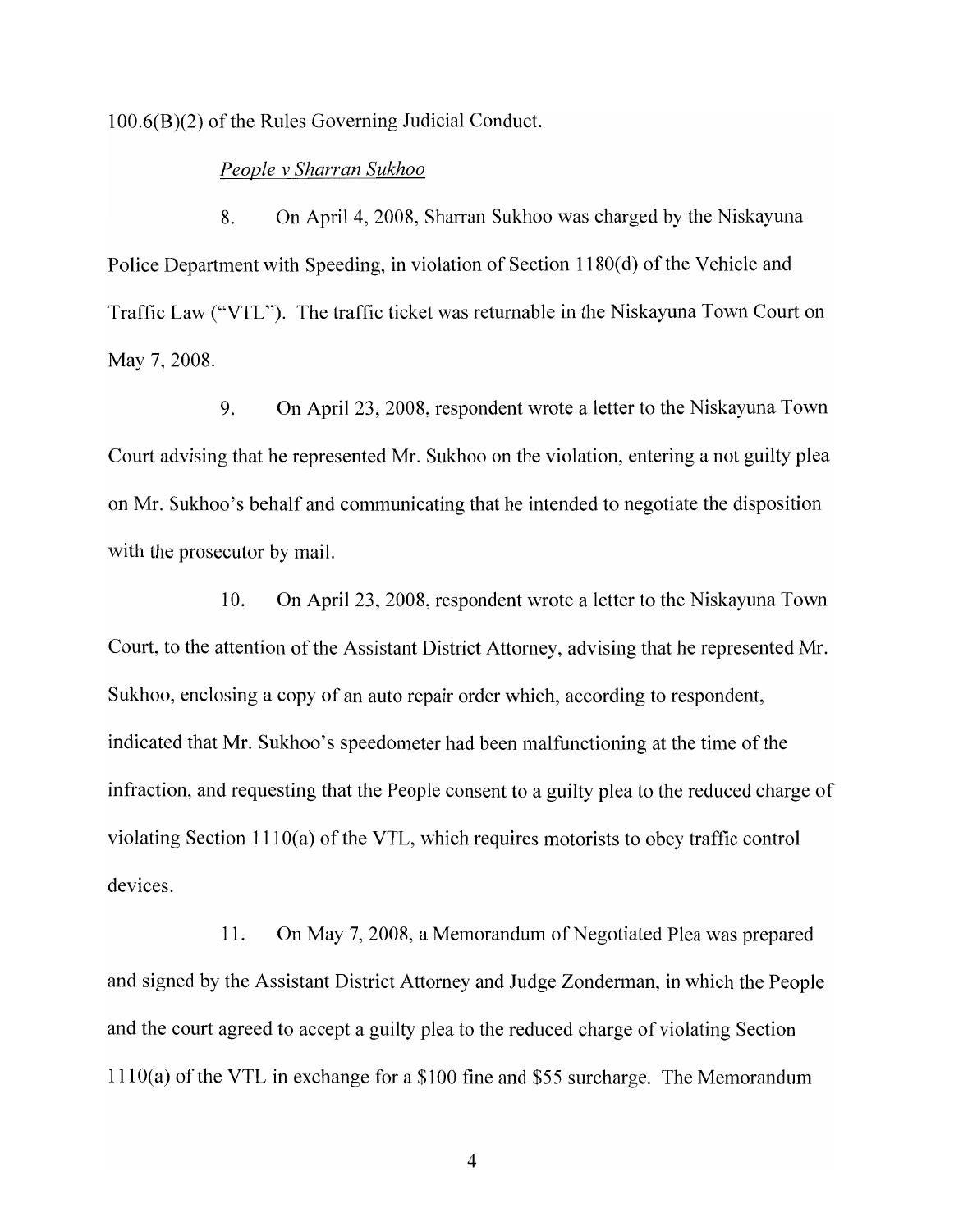was not signed by respondent or Mr. Sukhoo.

12. By letter dated August 21, 2008, Judge Swinton advised respondent that, in light of the failure to agree upon a disposition of the case, a trial on the original charge had been scheduled for September 29, 2008.

13. On September 29, 2008, after Mr. Sukhoo failed to appear for his trial, Judge Swinton convicted Mr. Sukhoo *in absentia* of violating Section 1180(d) ofthe VTL and sentenced him to pay a \$165 fine and \$55 surcharge.

14. On October 3, 2008, respondent called the Niskayuna Town Court and advised that Mr. Sukhoo was not responding to respondent's calls and letters. Respondent indicated that he would forward the fine notice to Mr. Sukhoo but did not expect a response from him. Mr. Sukhoo paid the fine and surcharge to the court on February 5,2009.

#### *People* v *Alyssa Singh*

15. On April 7,2008, Alyssa N. Singh was charged by the Niskayuna Police Department with Failure To Yield Right of Way at a Stop Sign, in violation of VTL Section 1142(a). The ticket was returnable in the Niskayuna Town Court on May 7, 2008.

16. On April 30, 2008, respondent wrote a letter to the Niskayuna Town Court, to the attention of the Assistant District Attorney, advising that he represented Ms. Singh and requesting a supporting deposition.

17. On July 15, 2008, respondent wrote a letter to the Niskayuna Town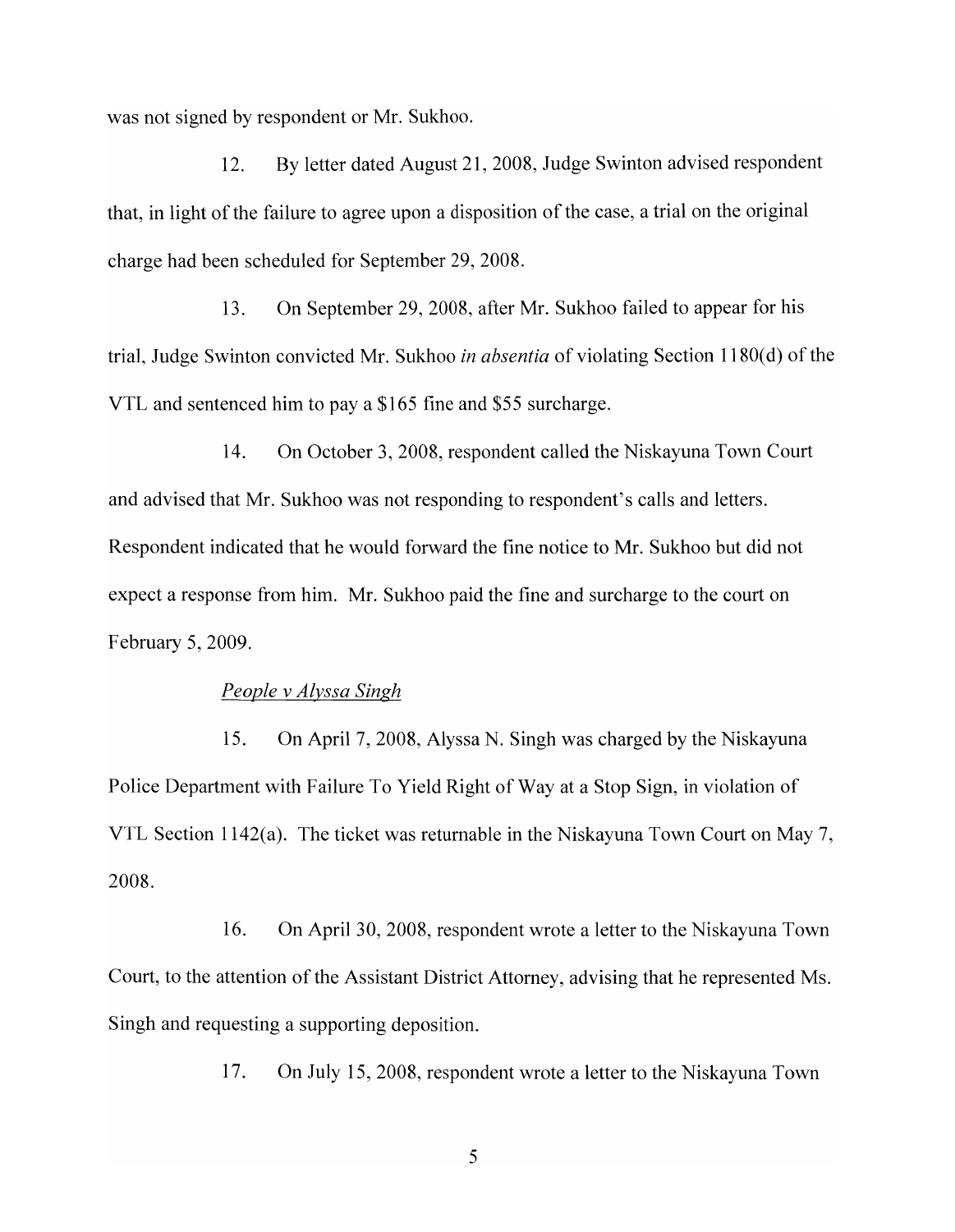Court, to the attention of the Assistant District Attorney, enclosing a copy of the supporting deposition and requesting that the People consent to an adjournment in contemplation of dismissal because the supporting deposition showed that "the officer has no first hand knowledge of the alleged infraction."

18. On August 25, 2008, a Memorandum of Negotiated Plea was prepared and signed by the Assistant District Attorney and Judge Zonderman, in which the People and the court agreed to accept a guilty plea to the reduced charge of violating Section  $1201(a)$  of the VTL, No Parking, in exchange for a fine of \$150.

19. In or about August or September 2008, respondent and Ms. Singh signed the Memorandum of Negotiated Plea.

20. On September 9, 2008, respondent's colleague, Steven Kouray, wrote the Niskayuna Town Court a letter, enclosing an escrow check in the amount of \$150, representing Ms. Singh's fine and the fully executed Memorandum of Negotiated Plea, signed by respondent and Ms. Singh.

## *People* v *David Pierpont*

21. On August 8, 2008, David J. Pierpont was charged by the Niskayuna Police Department with Failure To Yield Right of Way at a Stop Sign, in violation of VTL Section 1142(a). The ticket was returnable in the Niskayuna Town Court on September 10, 2008.

22. On August 18, 2008, respondent wrote the Niskayuna Town Court a letter advising that he represented Mr. Pierpont on the charge and entering a not guilty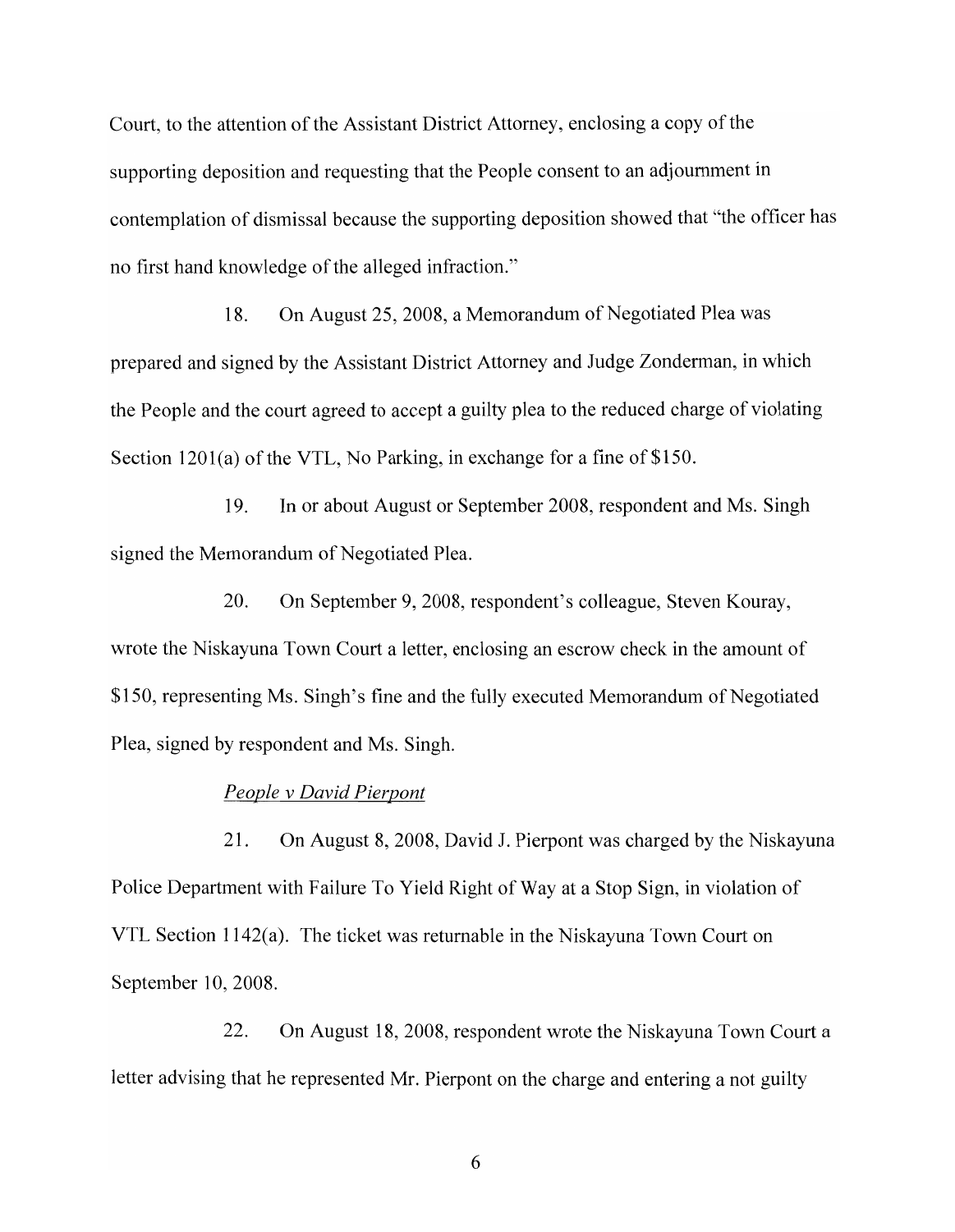plea on his behalf. Respondent also communicated that he intended to negotiate a disposition with the Assistant District Attorney through the mail.

23. On August 18, 2008, respondent wrote a letter to the Niskayuna Town Court, to the attention of the Assistant District Attorney, advising that he represented Mr. Pierpont and requesting a supporting deposition.

24. On November 3, 2008, Judge Zonderman dismissed the charge against Mr. Pierpont. A handwritten note on the court's copy of the ticket states, "Dismiss - no supp dep." Underneath that note, in apparently different handwriting, appears the notation, "Looks like we never requested one," and is initialed, "PZ."

#### *People* v *Katrina L. Dryer*

25. On August 24,2008, Katrina L. Dryer was charged by the Niskayuna Police Department with Disobeyed Traffic Control Device, in violation of VTL Section 1110(a). The ticket was returnable in Niskayuna Town Court on September 17, 2008.

26. On September 5,2008, respondent wrote a letter to the Niskayuna Town Court advising that he represented Ms. Dryer, entering a not guilty plea on her behalf and communicating that he intended to negotiate a disposition with the Assistant District Attorney.

27. On September 5,2008, respondent wrote a letter to the Niskayuna Town Court, to the attention of the Assistant District Attorney, advising that he represented Ms. Dryer and requesting the Assistant District Attorney's consent to a guilty plea to the reduced charge of violating VTL Section  $1201(a)$ , No Parking.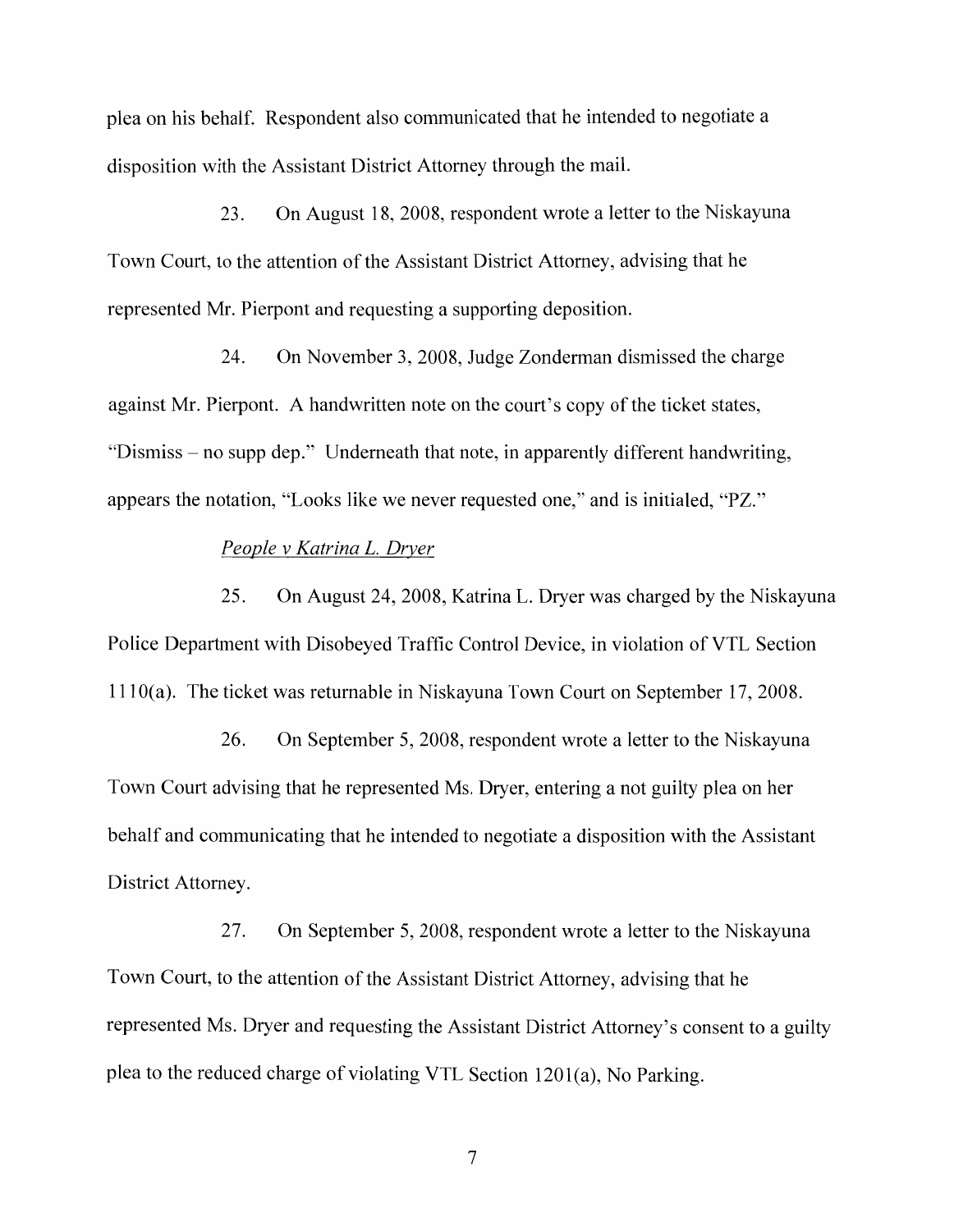28. On September 28, 2008, a Memorandum of Negotiated Plea was prepared and signed by the Assistant District Attorney and Judge Swinton, in which the People and the court agreed to accept a guilty plea to the reduced charge of violating VTL Section  $1201(a)$ , No Parking, in exchange for a fine of \$150.

29. In or about September 2008 or October 2008, respondent and Ms. Dryer signed the Memorandum of Negotiated Plea.

30. On October 14, 2008, respondent wrote a letter to the Niskayuna Town Court, enclosing the fully executed Memorandum of Negotiated Plea, signed by Ms. Dryer and respondent, and a Plea by Mail Fine Notice with Ms. Dryer's credit card information filled in for payment of her fine.

#### *People* v *Robert Pierpont*

31. On January 15, 2009, Robert A. Pierpont was charged by the Niskayuna Police Department with Aggravated Unlicensed Operation in the Third Degree, in violation of VTL Section 511(1)(a), and Disobeyed Traffic Control Device, in violation of VTL Section 1110(a). The tickets were returnable in the Niskayuna Town Court on February 18, 2009.

32. On January 23, 2009, Mr. Pierpont signed a sworn affinnation in which he stated, *inter alia,* "I authorize my attorney, BRIAN D. MERCY,

PLLC./MEGAN M. MERCY, ESQ. to enter a plea of guilty on my behalf." Respondent notarized the affirmation.

33. On February 18,2009, Mr. Pierpont appeared in Niskayuna Town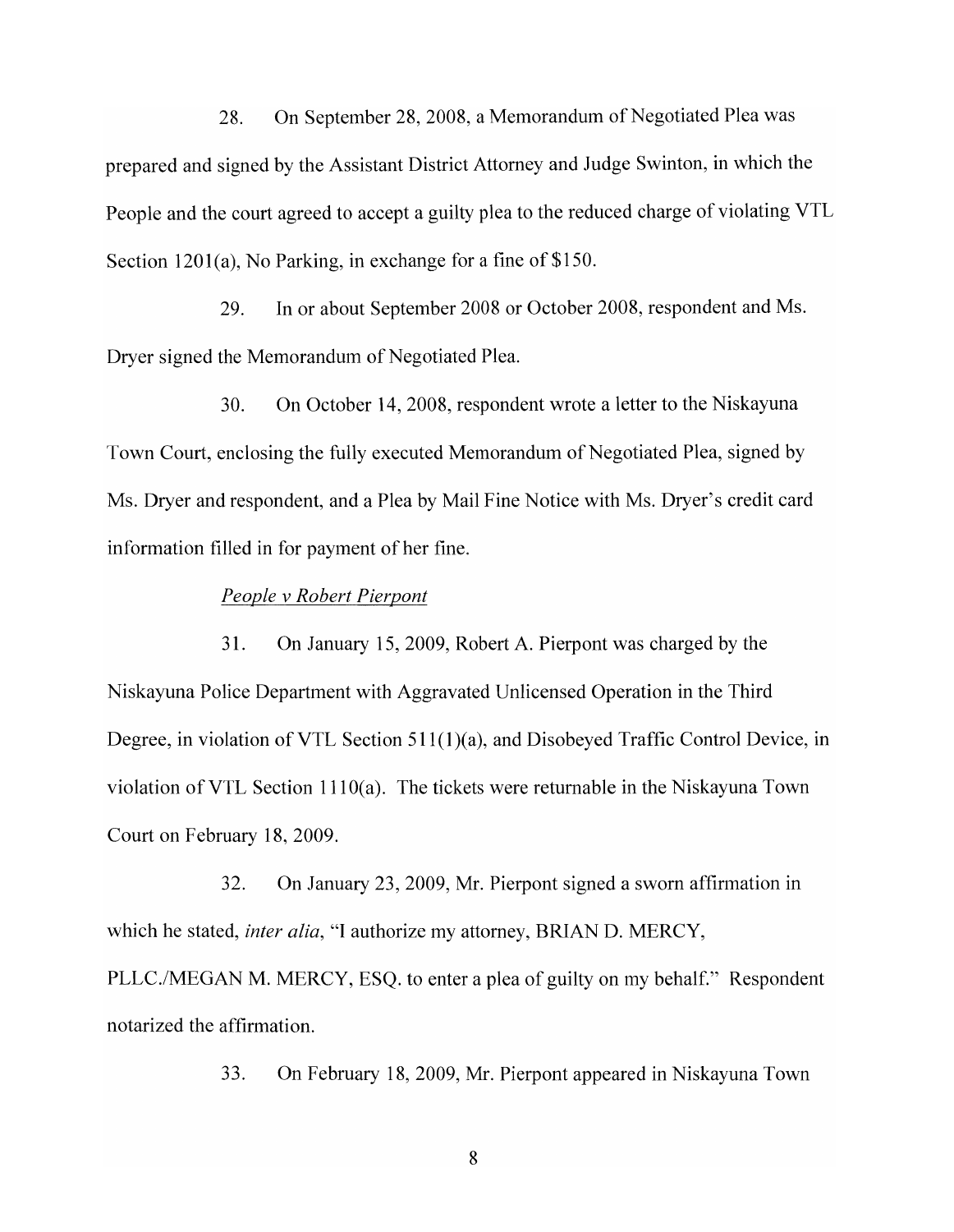Court and pleaded guilty to Facilitating Aggravated Unlicensed Operation, in violation of VTL Section 511-a(I). Judge Swinton accepted Mr. Pierpont's plea, convicted him of said charge in full satisfaction of all charges and sentenced him to pay a fine of \$200 and a surcharge of \$85.

34. On February 25, 2009, respondent sent a letter to the Niskayuna Town Court, addressed to "'Your Honor," stating that "'[o]n February 18, 2009, Mr. Pierpont appeared before you and entered a plea of guilty to facilitating aggravated unlicensed operation of a motor vehicle. The court has imposed a fine in the amount of \$285." Respondent enclosed a "Brian D. Mercy, PLLC. attorney escrow check" in the amount of\$285.

#### *People vPhoolmattie Dehal*

35. In or about January 2009, Phoolmattie Dehal was charged with Grand Larceny in the Third Degree, in violation of Penal Law Section 155.35, Petit Larceny, in violation of Penal Law Section 155.25, and two counts of Falsifying Business Records in the First Degree, in violation of Penal Law Section 175.10.

36. On January 22, 2009, respondent called the court and asked if the hearing would go forward as scheduled. He stated that his wife or Steven Kouray would represent Ms. Dehal.

37. On March 30, 2009, respondent sent a letter on his law finn letterhead by facsimile to the Niskayuna Town Court, addressed to "'Your Honor." He wrote: "Ms. Dehal is scheduled to appear before you on 4/1/09. I have spoken with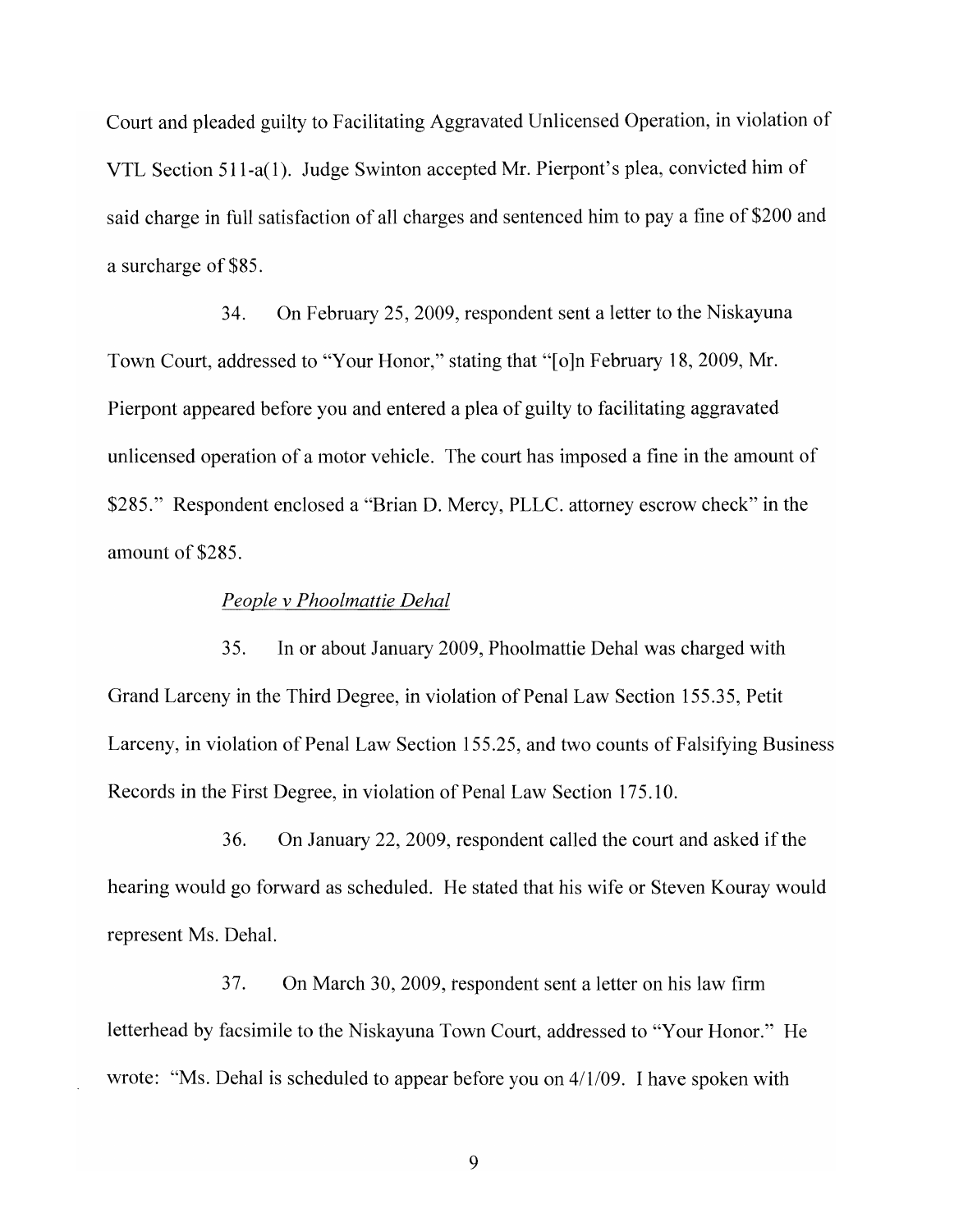ADA Laurie Hammond-Cummings and she has consented to an adjournment of one month while we determine a restitution figure." Respondent went on to request an adjournment until April 29, 2009. As a result, Judge Swinton adjourned the matter to April 29, 2009.

38. On April 29, 2009, Ms. Dehal appeared in Niskayuna Town Court and pleaded guilty to Petit Larceny in full satisfaction of all charges. Judge Swinton sentenced Ms. Dehal to a conditional discharge upon the conditions that she pay restitution in the amount of \$10,920 and complete 70 hours of community service.

39. Respondent signed a check dated April 28, 2009, drawn on his lOLA Account and made payable to Niskayuna Consumer's Co-Operative, Inc., in the amount of  $$10,920$ . A handwritten note on the check states, "Dehal – Rest."

## *People* v *John Thomas*

40. In or about January 2009, John Thomas was charged with Outside Storage of Junk in violation of Section 220-16A(2)(f) of the Code of the Town of Niskayuna.

41. By criminal summons dated January 23, 2009, Judge Swinton directed Mr. Thomas to appear in the Niskayuna Town Court for an arraignment on February 4, 2009.

42. On February 4,2009, Megan M. Mercy, respondent's wife, appeared with Mr. Thomas at his arraignment before Judge Swinton at the Niskayuna Town Court. At the arraignment, Ms. Mercy gave the court respondent's business card with "Megan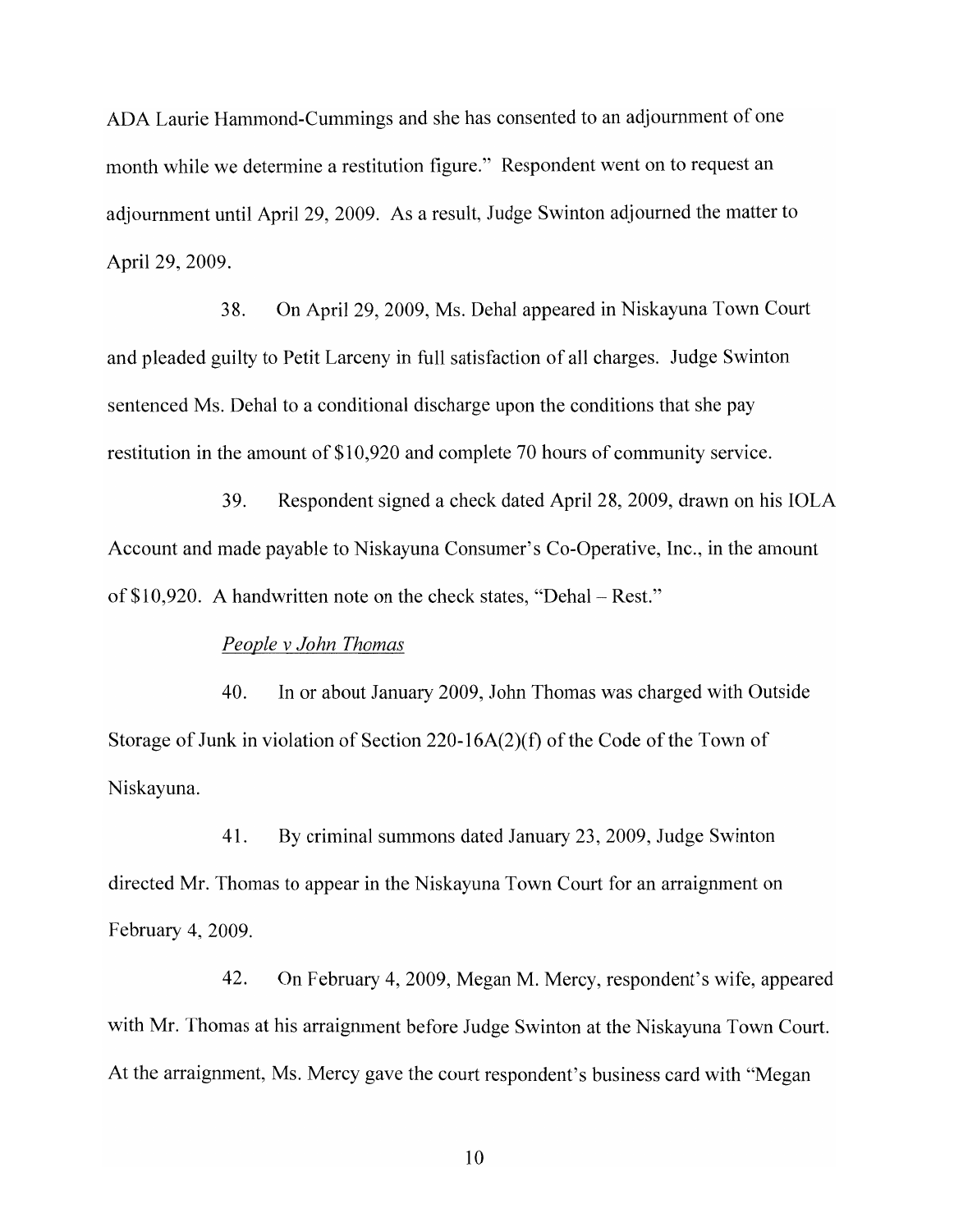Mercy, esq." handwritten across the top. After Mr. Thomas entered a not guilty plea, the matter was adjourned until March 4, 2009.

43. Megan Mercy appeared in the Niskayuna Town Court with Mr. Thomas again on March 4,2009 and March 18,2009. On March 18,2009, Judge Swinton adjourned the matter until April 1, 2009, with a trial date of April 8, 2009.

44. On April 1, 2009, the town attorney appeared in the Niskayuna Town Court on the *Thomas* matter. Neither Mr. Thomas nor Ms. Mercy appeared in the court on that date. Judge Swinton scheduled a trial for April 8, 2009, at 9:00 AM.

45. On April 7,2009, respondent telephoned the Niskayuna Town Court and requested that the trial scheduled for the following day be adjourned. Through a court clerk, Judge Swinton advised respondent that his request was denied, but that the trial would be moved from 9:00 AM to 12:00 PM.

46. On April 8, 2009 at 8:40 AM, respondent sent Judge Swinton a letter by fax advising that neither Ms. Mercy nor James E. Walsh, Esq., who had been scheduled to represent Mr. Thomas for trial, could appear on that date. Respondent went on to request that Judge Swinton reconsider his refusal to grant an adjournment.

47. On April 8, 2009 at about 12:00 PM, Mr. Thomas appeared in the Niskayuna Town Court without an attorney. Judge Swinton adjourned the matter to May 13,2009.

48. On April 8, 2009 at 3:41 PM, respondent sent a letter to Judge Swinton by fax requesting a transcript of that day's proceeding in the *Thomas* case.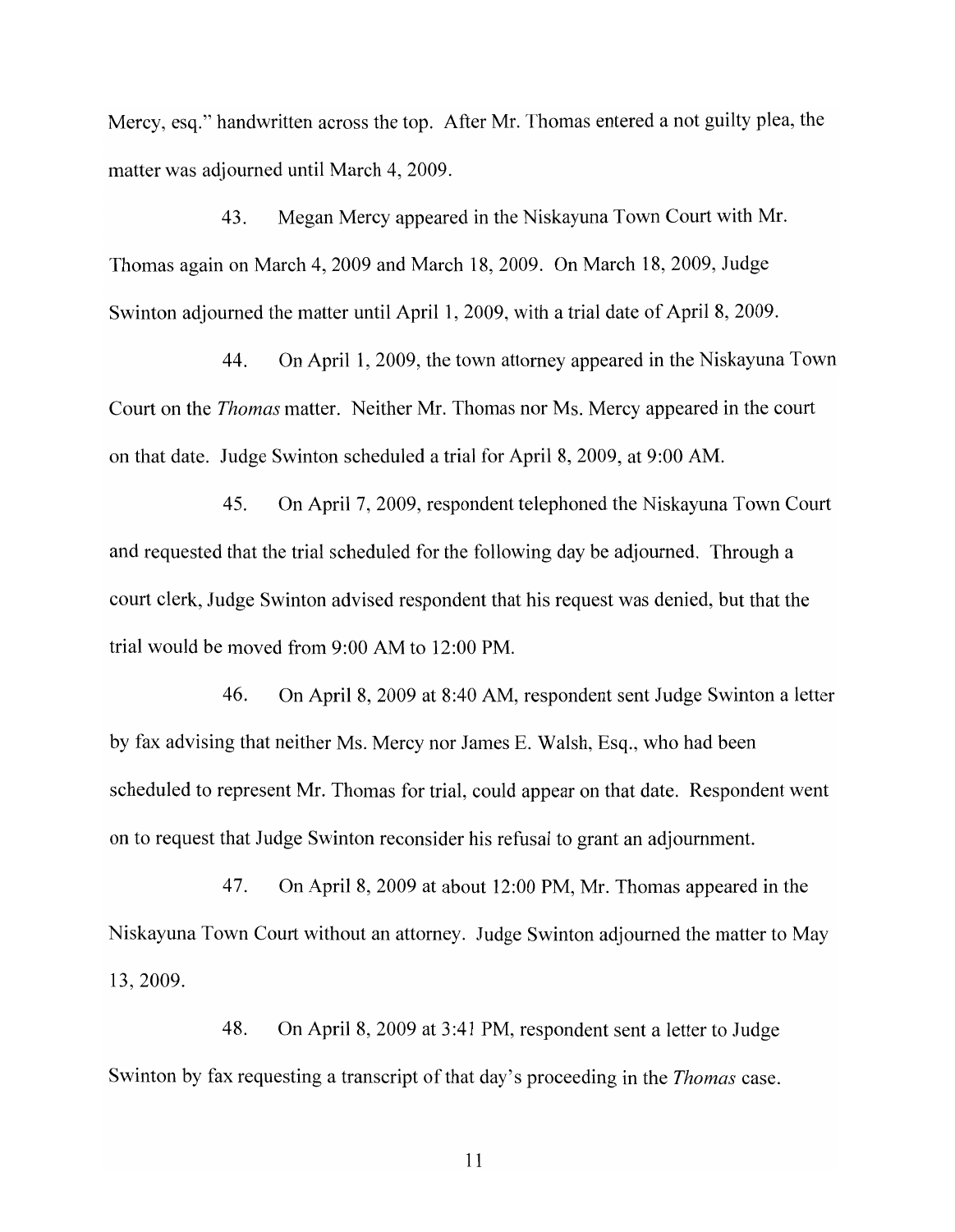49. On April 29, 2009, Judge Swinton sent a letter to respondent advising that, "pursuant to Section  $100.6(B)(2)$  of the Rules Governing Judicial Conduct, this court will not act upon or otherwise respond to your letters of 08 April 2009." Thereafter, Mr. Thomas retained other counsel, and respondent made no further communications to the Niskayuna Town Court regarding the *Thomas* matter.

## Additional Factors

50. Respondent did not physically appear in the Niskayuna Town Court before Judges Swinton and Zonderman for any representation on the matters identified herein.

51. Respondent has not represented clients in the Niskayuna Town Court since in or about April 2009.

52. Respondent has been cooperative with the Commission throughout its inquiry.

53. Respondent now appreciates that, as an attorney-judge, he has a responsibility to learn about and carefully adhere to the applicable restrictions on the practice of law. Respondent regrets his failure to abide by the Rules in this instance and pledges to accord himself with the Rules.

Upon the foregoing findings of fact, the Commission concludes as a matter of law that respondent violated Sections 100.1,  $100.2(A)$  and  $100.6(B)(2)$  of the Rules Governing Judicial Conduct ("Rules") and should be disciplined for cause, pursuant to Article 6, Section 22, subdivision a, of the New York State Constitution and Section 44,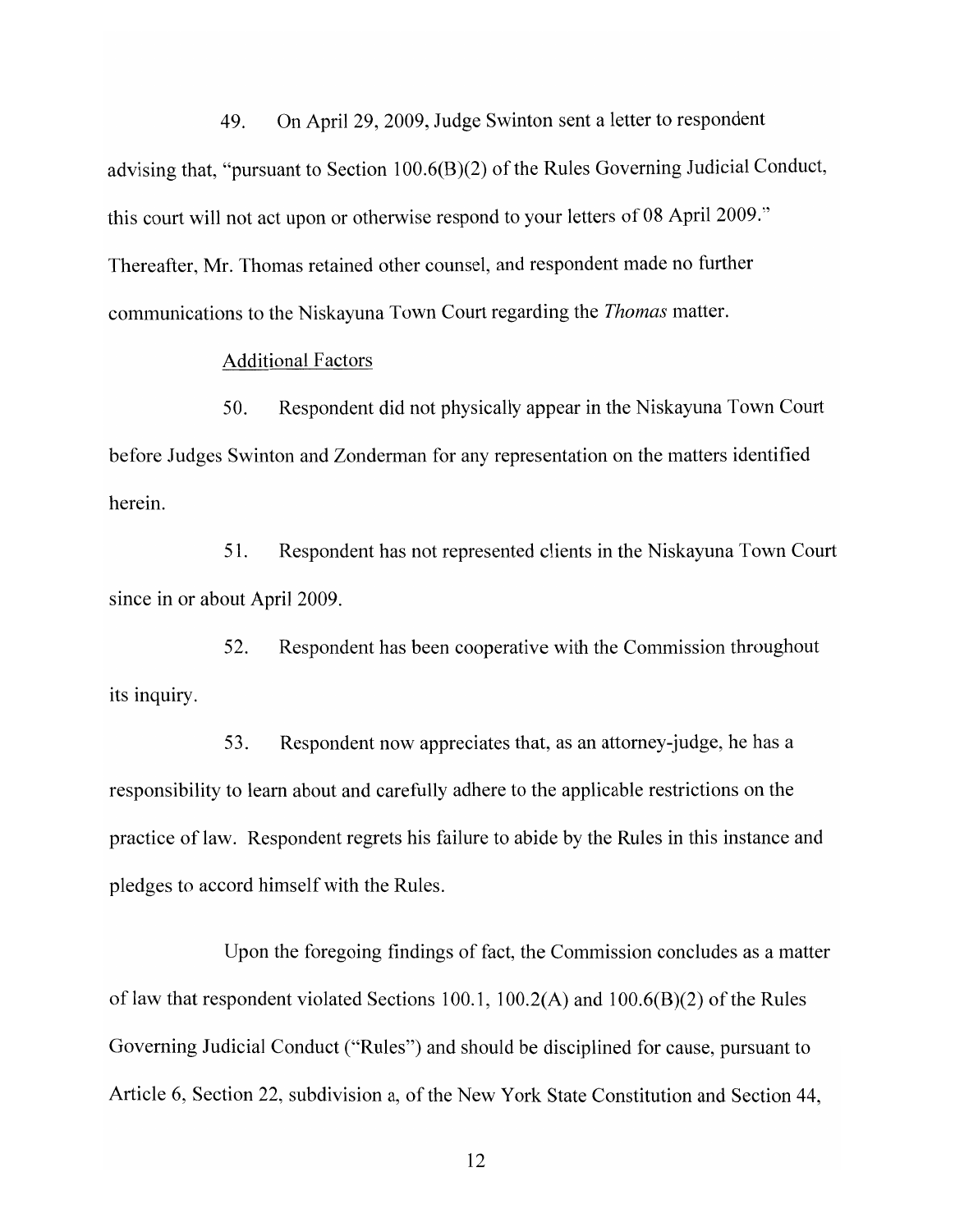subdivision 1, of the Judiciary Law. Charge I of the Formal Written Complaint is sustained, and respondent's misconduct is established.

A part-time lawyer-judge may practice law subject to certain ethical restrictions designed to eliminate conflict and the appearance of any conflict between the exercise of judicial duties and the private practice of law. Among other restrictions, a judge may not practice law in any court in the same county before another judge who is pennitted to practice law (Rules, §100.6[B][2]), although the partners and associates of the judge's law finn may do so (Rules, §100.6[B][3]; Adv Op 88-60, 93-71). *See, Matter ofSack,* 1995 Annual Report 130; *Matter ofDeLollo,* 1980 Annual Report 149. The record establishes that respondent violated this well-established ethical rule by representing clients in seven cases in the Niskayuna Town Court before judges who, like respondent, are part-time lawyer-judges who are permitted to practice law.

Upon becoming an acting justice in 2007, respondent had a responsibility to learn about and adhere to the applicable restrictions on his practice of law. Thus, he should have recognized the impropriety of any involvement in these seven matters, which he handled in the 17 months after becoming a judge. Notwithstanding that he did not physically appear in the Niskayuna Town Court in connection with the cases (which included five traffic cases, a code violation, and two felony charges), respondent's involvement in each of these cases was inconsistent with the ethical mandates. The stipulated conduct (including requesting adjournments, entering pleas, and negotiating dispositions) clearly constituted the practice of law, which is prohibited by Rule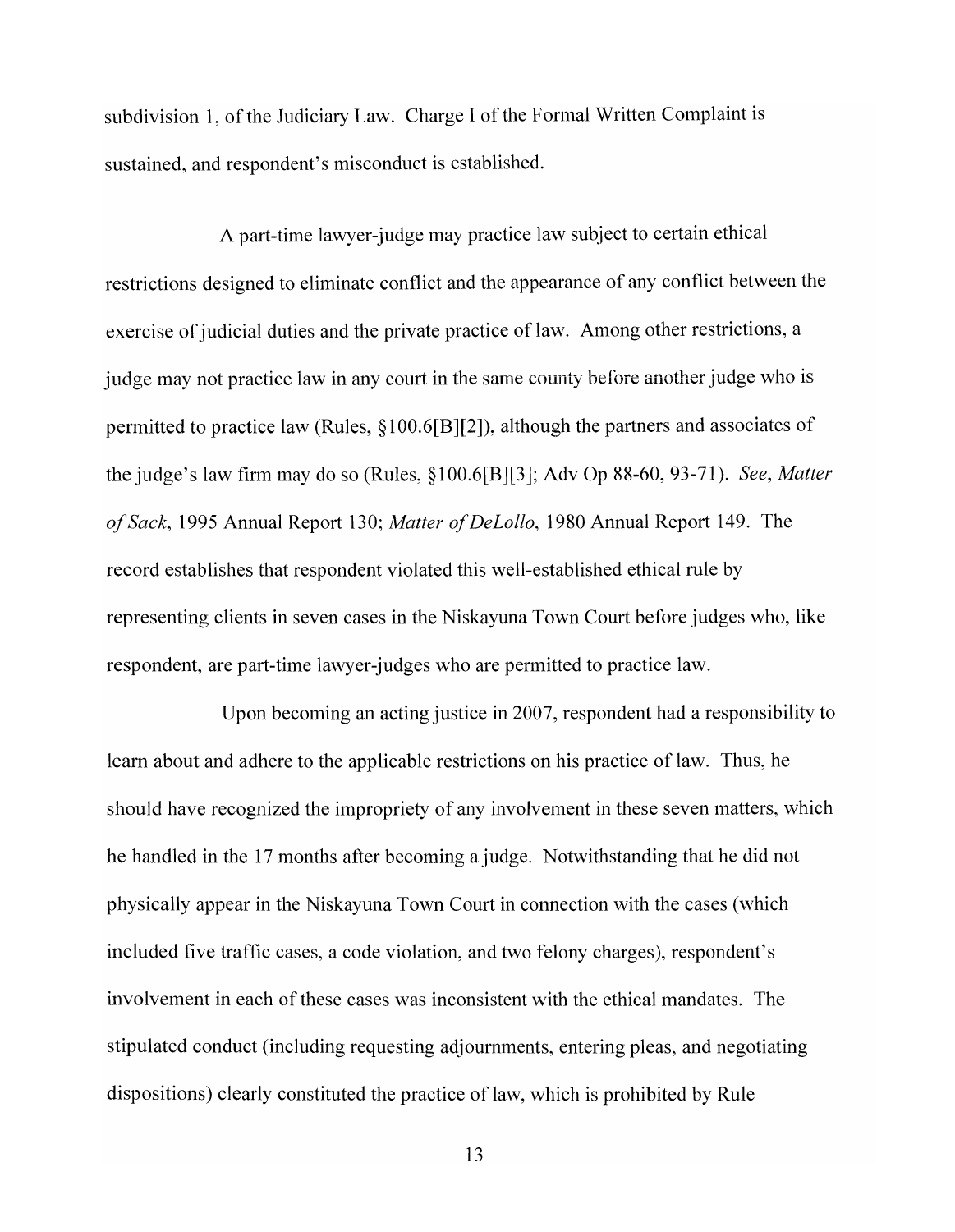$100.6(B)(2)$ , and violated the letter and spirit of the ethical standards. The prohibition against the practice of law provides no exception for correspondence, telephone calls, or other aspects of legal representation. Nor does the rule exempt an acting justice, as respondent was at the time of these events.

We note that after Judge Swinton refused to respond to respondent's correspondence in the *Thomas* case, citing Rule 100.6(B)(2), respondent did not communicate again with the court in that case and never appeared again in the Niskayuna court. We also note that respondent has acknowledged his misconduct and pledges to adhere to the ethical rules in the future. Every part-time lawyer-judge is required to scrupulously abide by the applicable restrictions on the practice of law in order to avoid conduct that may create an appearance of impropriety.

By reason of the foregoing, the Commission determines that the appropriate disposition is admonition.

Judge Klonick, Judge Rudennan, Judge Acosta, Mr. Belluck, Mr. Cohen, Mr. Emery, Mr. Harding, Ms. Moore and Mr. Stoloff concur.

Judge Peters did not participate.